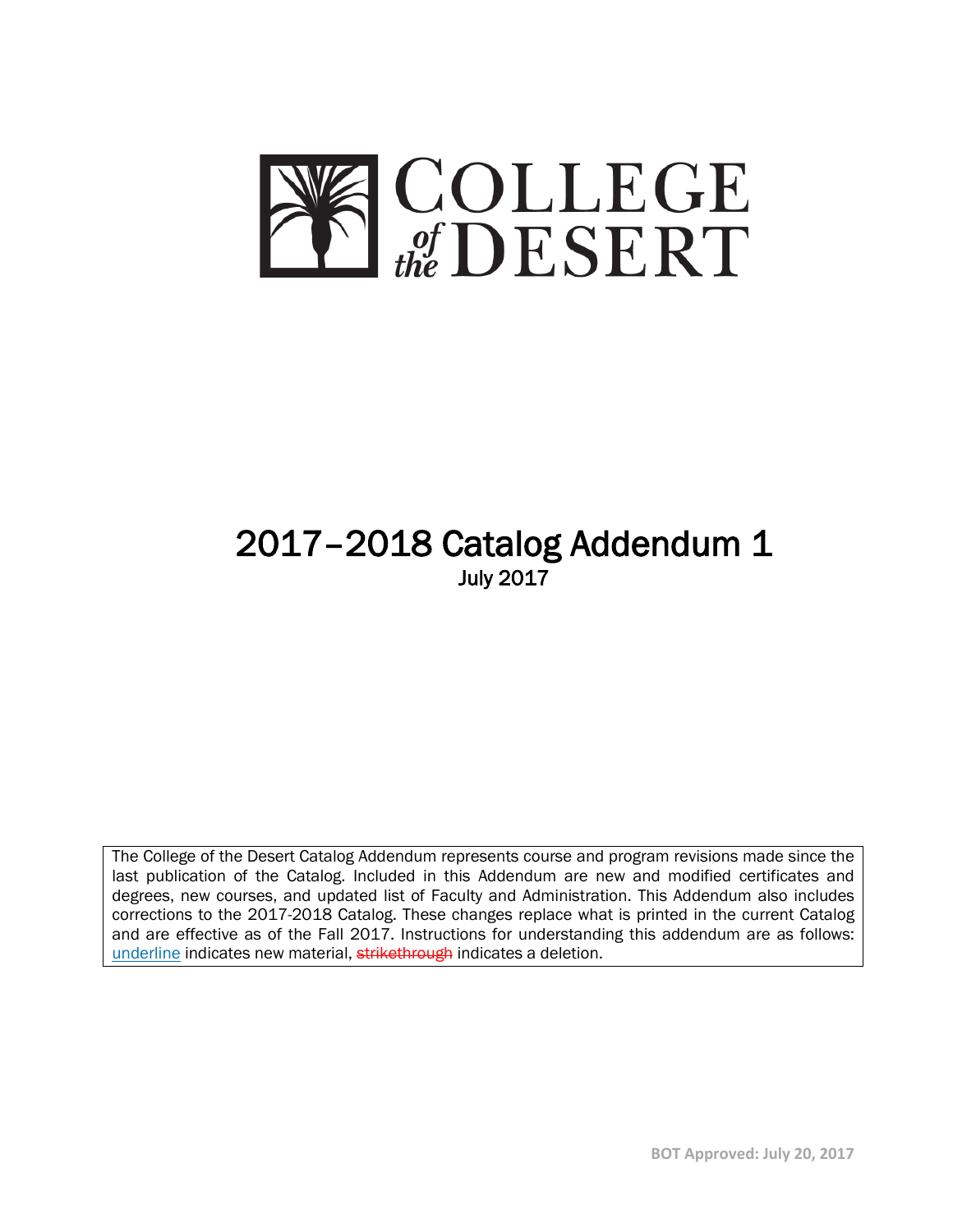# Programs of Study

## NEW CREDIT PROGRAMS effective Fall 2017

## Brakes Certificate of Achievement

This certificate provides theory and hands-on experience in automotive braking systems including theory of operation, service, diagnosis and repair including both base braking and anti-lock braking systems and components.

| <b>Required Courses:</b> |                                                                                              |  |  |
|--------------------------|----------------------------------------------------------------------------------------------|--|--|
| AUTO-010                 |                                                                                              |  |  |
| AUTO-011B                |                                                                                              |  |  |
| AUTO-013A                |                                                                                              |  |  |
| AUTO-095A                | Automotive Technology Work Experience (Maximum of 2 units may be used for work experience) 2 |  |  |
|                          | Electives: 4 - 7 units from the following:                                                   |  |  |
| AUTO-014A                |                                                                                              |  |  |
| AUTO-014B                |                                                                                              |  |  |
| AUTO-016                 |                                                                                              |  |  |
| AUTO-017                 |                                                                                              |  |  |
| AUTO-021A                |                                                                                              |  |  |
| <b>AUTO-054C</b>         |                                                                                              |  |  |
|                          |                                                                                              |  |  |

## Light and Medium Duty Diesel Certificate of Achievement

This certificate provides theory and hands-on experience in automotive light and medium duty diesel systems including theory of operation, service, diagnosis, and repair. Light and medium duty diesel systems is an employment concentration area currently recognized nationwide. A Certificate of Achievement promotes employment advancement opportunities in the automotive field.

| <b>Required Courses:</b> |                                                                                              |  |  |
|--------------------------|----------------------------------------------------------------------------------------------|--|--|
| AUTO-093A                |                                                                                              |  |  |
| AUTO-093B                |                                                                                              |  |  |
| <b>AUTO-093C</b>         |                                                                                              |  |  |
| AUTO-093D                |                                                                                              |  |  |
| AUTO-095A                | Automotive Technology Work Experience (Maximum of 2 units may be used for work experience) 2 |  |  |
|                          | Electives: 4 - 7 units from the following:                                                   |  |  |
| AUTO-010                 |                                                                                              |  |  |
| AUTO-011B                |                                                                                              |  |  |
| AUTO-011C                |                                                                                              |  |  |
| AUTO-012A                |                                                                                              |  |  |
| AUTO-013A                |                                                                                              |  |  |
| AUTO-016                 |                                                                                              |  |  |
| AUTO-017                 |                                                                                              |  |  |
| AUTO-018                 |                                                                                              |  |  |
| AUTO-020A                |                                                                                              |  |  |
| AUTO-021A                |                                                                                              |  |  |
| AUTO-054C                |                                                                                              |  |  |
|                          |                                                                                              |  |  |
|                          | Advisors: Dorothy Anderson, doanderson@collegeofthedesert.edu, (760) 776-7368                |  |  |

Douglas Redman, [dredman@collegeofthedesert.edu,](mailto:dredman@collegeofthedesert.edu) (760) 776-7390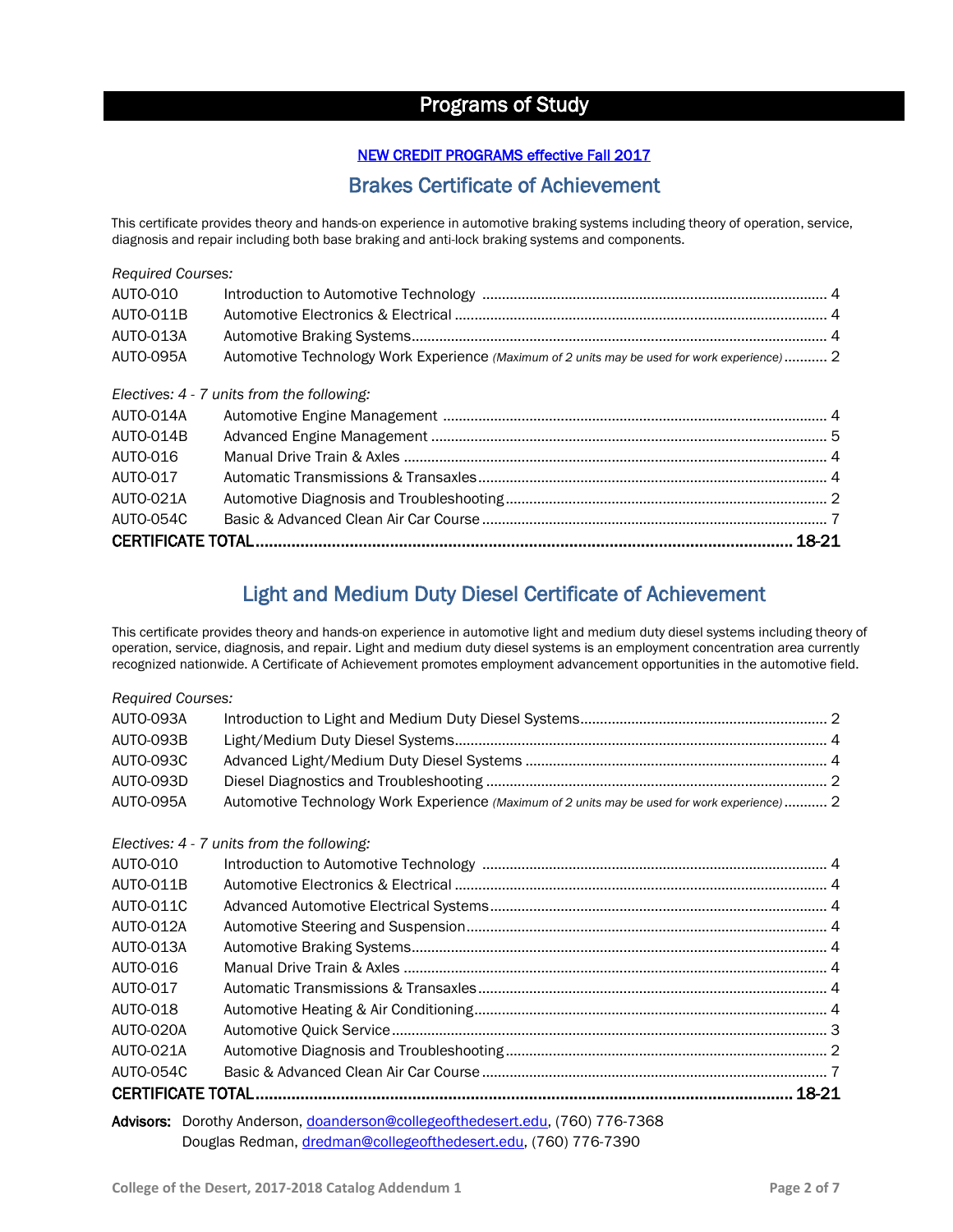### NEW NONCREDIT PROGRAM effective Fall 2017

## Vocational ESLN Certificate of Completion

The Certificate of Completion in Vocational ESL Noncredit is a sequence of courses designed to prepare students for employment in a variety of fields. The core courses focus on work-related vocabulary and strategies to help students find and retain a job, whereas the elective course focuses on more specialized skills.

| <b>Required Courses:</b> |                                                                          |  |
|--------------------------|--------------------------------------------------------------------------|--|
| ESLN-360A                |                                                                          |  |
| ESLN-360B                |                                                                          |  |
| Elective:                |                                                                          |  |
| ESLN-389A                |                                                                          |  |
|                          | Advisor: Renate Senters, rsenters@collegeofthedesert.edu, (760) 568-3201 |  |

#### PROGRAM MODIFICATIONS effective Fall 2017

## Associate in Science in Business Administration for Transfer Degree

Business Administration is the study of basic principles and techniques to effectively manage and lead organizations.

The Associate in Science in Business Administration for Transfer, also called the Business Administration AS-T Degree, is designed for students planning to transfer to a CSU and major in general business or a more specialized field of business such as finance, accounting, international business, marketing, or management. The intent of Business Administration AS-T degree is to assist students in seamlessly transferring to CSUs. Students should consult with a counselor for specific information regarding the transfer requirements of their preferred college or university.

The Business Admin AS-T will provide students with a broad-based business degree which will enable them to pursue any number of career options such as Director of Finance, Certified Public Accountant, Director of Marketing, Human Resource Director, Small Business Owner/Manager [which would include retail], Financial Planner, and Stock Broker. Even students who choose not to major in business administration find that coursework in the field can improve their ability to think critically, problem-solve, manage their lives, and understand the economic issues that engage our world, our country, and our communities.

This degree requires students to complete 60 CSU transferable units including completion of CSU GE or IGETC and 28 units in the major with a cumulative GPA of 2.0 or better. Title 5 requires that students earn a grade of "C" or better in all major coursework. There are no additional graduation requirements. Students should consult with a counselor when planning to complete the degree for more information on university admission and transfer requirements. For more information please call (760) 776-7224.

|     | <b>Required Core Courses:</b> |                                                                                                                            |  |
|-----|-------------------------------|----------------------------------------------------------------------------------------------------------------------------|--|
|     | BUAC-020A                     |                                                                                                                            |  |
|     | BUAC-020B                     |                                                                                                                            |  |
|     | <b>BUMA-010</b>               |                                                                                                                            |  |
|     | BUMA-020A                     |                                                                                                                            |  |
|     | $CIS-010$                     |                                                                                                                            |  |
|     | <b>ECON-001</b>               |                                                                                                                            |  |
|     | <b>ECON-002</b>               |                                                                                                                            |  |
|     | <b>MATH-014</b>               |                                                                                                                            |  |
| ADD | or MATH-009                   | <b>Business Calculus (4)</b>                                                                                               |  |
|     |                               | Required Subtotal material contracts and contracts are contracted to the contract of the contract of the Required Subtotal |  |
|     |                               | Transferable Electives <sup>2</sup> (as needed to reach 60 transferable units)                                             |  |

DEGREE TOTAL .................................................................................................. 60

1 Units for the major may be double counted for CSU GE or IGETC, confer with Counselor.

2 Elective units to reach 60 units total must be CSU transferable.

Advisor: David George, [dgeorge@collegeofthedesert.edu,](mailto:dgeorge@collegeofthedesert.edu) (760) 776-7360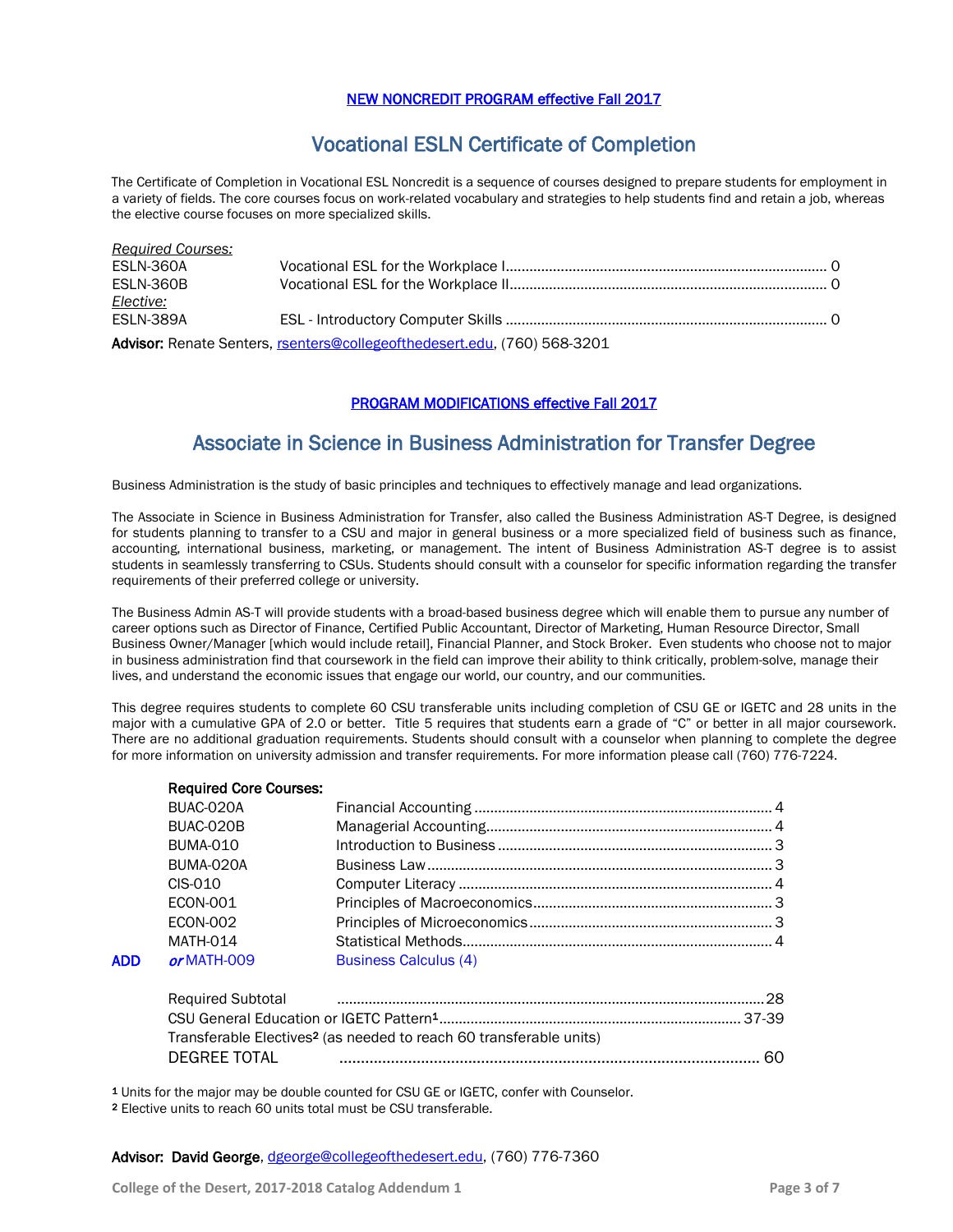# Courses of Instruction

#### NEW NONCREDIT COURSES effective Fall 2017

| <b>ESLN-360A</b>                                        | Vocational ESL for the Workplace I                                                                             |                                               | Units: 0                                                                                                                                                                                                                                                                                          |
|---------------------------------------------------------|----------------------------------------------------------------------------------------------------------------|-----------------------------------------------|---------------------------------------------------------------------------------------------------------------------------------------------------------------------------------------------------------------------------------------------------------------------------------------------------|
|                                                         |                                                                                                                |                                               | Vocational English as a Second Language for the Workplace I focuses on language skills and cultural competency necessary for the workplace.<br>Students learn employment-related language and understand the culture and expectations of their new environment and workplace.                     |
| Lecture Hours: 40-64                                    | Lab Hours: 0                                                                                                   | Repeatable: Yes                               | Grading: Pass/No Pass                                                                                                                                                                                                                                                                             |
|                                                         | <b>Prerequisite:</b> ESLN-310C, or appropriate ESLN Placement Test, or Instructor recommendation               |                                               |                                                                                                                                                                                                                                                                                                   |
| <b>Transfer Status: None</b>                            |                                                                                                                | Degree Applicable: NONC                       |                                                                                                                                                                                                                                                                                                   |
| COD GE: None                                            | CSU GE: None                                                                                                   | <b>IGETC: None</b>                            |                                                                                                                                                                                                                                                                                                   |
| <b>ESLN-360B</b>                                        | <b>Vocational ESL for the Workplace II</b>                                                                     |                                               | Units: 0                                                                                                                                                                                                                                                                                          |
|                                                         |                                                                                                                |                                               | Vocational English as a Second Language for the Workplace II reinforces the skills taught in the first course of the series. Students continue to<br>acquire employment-related vocabulary and get more in-depth information about strategies to obtain employment and be successful at work.     |
| Lecture Hours: 40-64                                    | Lab Hours: 0                                                                                                   | Repeatable: Yes                               | Grading: Pass/No Pass                                                                                                                                                                                                                                                                             |
|                                                         | <b>Prerequisite:</b> ESLN-360A, or ESLN-310D, or appropriate ESLN Placement Test, or Instructor recommendation |                                               |                                                                                                                                                                                                                                                                                                   |
| <b>Transfer Status: None</b>                            |                                                                                                                | Degree Applicable: NONC                       |                                                                                                                                                                                                                                                                                                   |
| COD GE: None                                            | CSU GE: None                                                                                                   | <b>IGETC: None</b>                            |                                                                                                                                                                                                                                                                                                   |
|                                                         |                                                                                                                |                                               |                                                                                                                                                                                                                                                                                                   |
| <b>ESLN-389A</b>                                        | <b>ESL - Introductory Computer Skills</b>                                                                      |                                               | Units: 0                                                                                                                                                                                                                                                                                          |
|                                                         | computer technology. Students will continue to develop their English language skills using a computer.         |                                               | The Introductory Computer Skills course for ESL noncredit students focuses on the acquisition of computer terminology and a basic understanding of                                                                                                                                                |
| Lecture Hours: 40-64                                    | Lab Hours: 0                                                                                                   | Repeatable: Yes                               | Grading: Pass/No Pass                                                                                                                                                                                                                                                                             |
|                                                         | <b>Prerequisite:</b> ESLN-310C, or appropriate ESLN Placement Test, or Instructor recommendation               |                                               |                                                                                                                                                                                                                                                                                                   |
| <b>Transfer Status: None</b>                            |                                                                                                                | Degree Applicable: NONC                       |                                                                                                                                                                                                                                                                                                   |
| COD GE: None                                            | CSU GE: None                                                                                                   | <b>IGETC: None</b>                            |                                                                                                                                                                                                                                                                                                   |
|                                                         |                                                                                                                | <b>NEW CREDIT COURSES effective Fall 2017</b> |                                                                                                                                                                                                                                                                                                   |
| AUTO-054D                                               | Smog Check Inspector Training, Level 1 & 2                                                                     |                                               | Units: 4                                                                                                                                                                                                                                                                                          |
| Inspector state licensing examination.                  |                                                                                                                |                                               | This course is designed to provide students with fundamental knowledge of engine and emission control theory, design and operation. Students who<br>successfully complete this training at a BAR-certified school will have met the BAR's training requirements to qualify to take the Smog Check |
| Lecture Hours: 54                                       | Lab Hours: 54                                                                                                  | Repeatable: No                                | Grading: Letter Grade                                                                                                                                                                                                                                                                             |
| <b>Prerequisite: None</b>                               | <b>Advisory: AUTO-014A</b>                                                                                     |                                               |                                                                                                                                                                                                                                                                                                   |
| <b>Transfer Status: None</b>                            |                                                                                                                | Degree Applicable: AA/AS                      |                                                                                                                                                                                                                                                                                                   |
| COD GE: None                                            | CSU GE: None                                                                                                   | <b>IGETC: None</b>                            |                                                                                                                                                                                                                                                                                                   |
| <b>AUTO-054E</b>                                        | Smog Check Diagnostic & Repair Technician Training                                                             |                                               | Units: 3                                                                                                                                                                                                                                                                                          |
|                                                         | qualify for the state licensing examination for the Smog Check Repair Technician License.                      |                                               | This course provides the student with advanced level training in the diagnosis and repair of Smog Check failures. It focuses on areas of<br>electrical/electronic systems and engine and emission control performance. Successfully completing this training is one of the requirements to        |
| Lecture Hours: 36                                       | Lab Hours: 54                                                                                                  | Repeatable: No                                | Grading: Letter Grade                                                                                                                                                                                                                                                                             |
| <b>Prerequisite:</b> AUTO-054D or concurrent enrollment |                                                                                                                | Advisory: AUTO-014A                           |                                                                                                                                                                                                                                                                                                   |
| <b>Transfer Status: None</b>                            |                                                                                                                | Degree Applicable: AA/AS                      |                                                                                                                                                                                                                                                                                                   |
| COD GE: None                                            | CSU GE: None                                                                                                   | <b>IGETC: None</b>                            |                                                                                                                                                                                                                                                                                                   |
| <b>HIST-050</b>                                         | American Popular Culture                                                                                       |                                               | Units: 3                                                                                                                                                                                                                                                                                          |
|                                                         |                                                                                                                |                                               | This course is an interdisciplinary examination of popular culture's changing nature in American society. Using the lens of popular culture, this course                                                                                                                                          |
|                                                         |                                                                                                                |                                               | will examine social and political institutions, such as the federal and California state governments, and various values that shape American popular                                                                                                                                              |

will examine social and political institutions, such as the federal and California state governments, and various values that shape American popular culture. The course considers the contributions of Latino, African-American, Asian-American, Native-American, and Jewish communities in shaping contemporary popular culture. The course also examines the role women have played as both producers and consumers of popular culture. Lecture Hours: 54 Lab Hours: 0 Repeatable: No Grading: Letter Grade

Prerequisite: HIST-018 with a minimum grade of C Advisory: ENG-071 Transfer Status: CSU Degree Applicable: AA/AS COD GE: C2, C3 CSU GE: None IGETC: None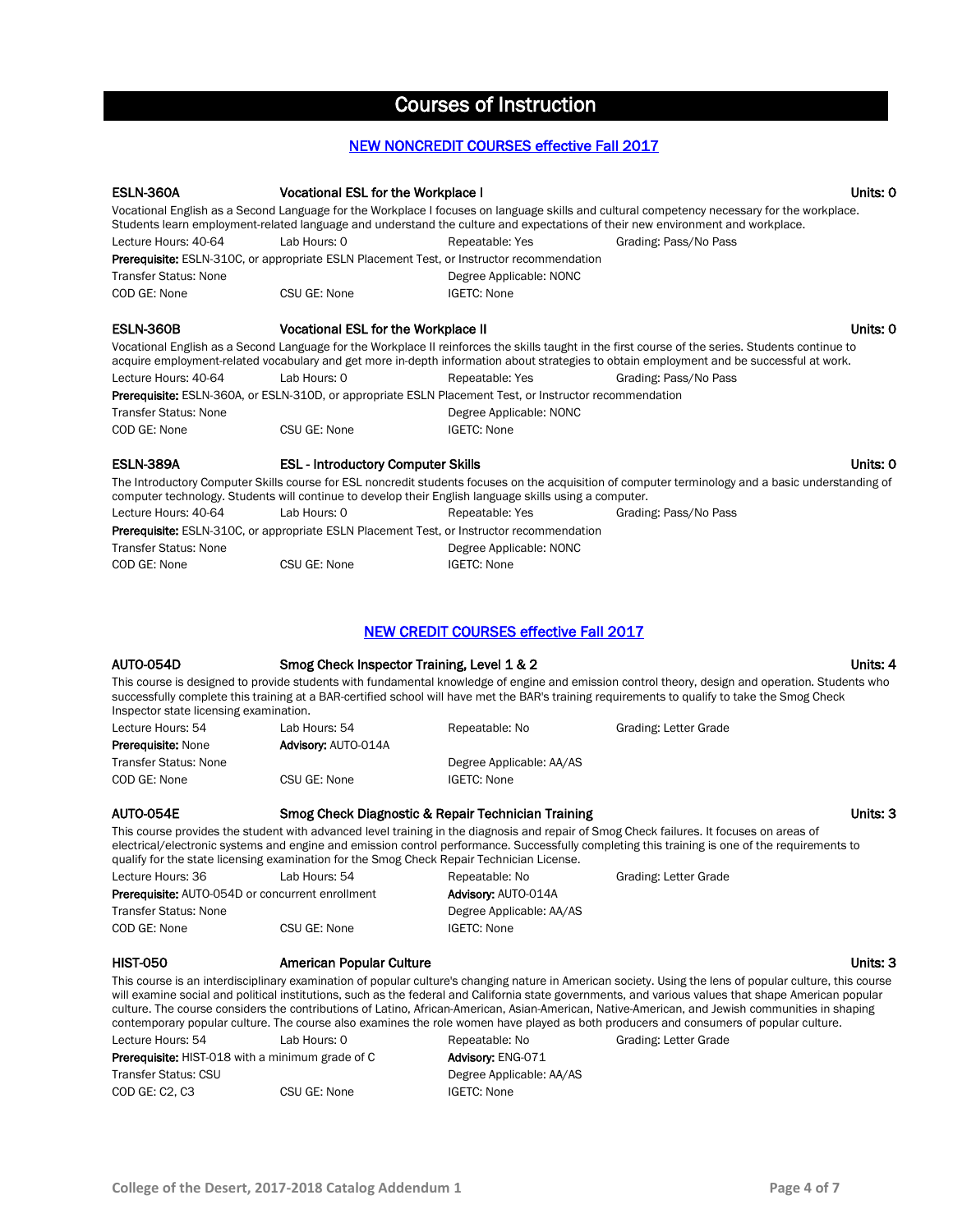| <b>NR-051C</b>                                                                          | <b>Backyard Birds</b>                          |                                       | Units: 1                                                                                                                                                                                                                                                                                                                                                                                                                                                                 |
|-----------------------------------------------------------------------------------------|------------------------------------------------|---------------------------------------|--------------------------------------------------------------------------------------------------------------------------------------------------------------------------------------------------------------------------------------------------------------------------------------------------------------------------------------------------------------------------------------------------------------------------------------------------------------------------|
|                                                                                         |                                                |                                       | This course introduces students to the principles of bird taxonomy. Emphasis is placed upon the identification of birds found in a typical Coachella<br>Valley (desert) backyard. Two Saturday field trips to local sites are required. Students may choose the pass/no pass grading option.                                                                                                                                                                             |
| Lecture Hours: 18                                                                       | Lab Hours: 0                                   | Repeatable: No                        | Grading: Letter Grade/Pass/No Pass                                                                                                                                                                                                                                                                                                                                                                                                                                       |
| <b>Prerequisite: None</b>                                                               |                                                |                                       |                                                                                                                                                                                                                                                                                                                                                                                                                                                                          |
| <b>Transfer Status: CSU</b>                                                             |                                                | Degree Applicable: AA/AS              |                                                                                                                                                                                                                                                                                                                                                                                                                                                                          |
| COD GE: None                                                                            | CSU GE: None                                   | <b>IGETC: None</b>                    |                                                                                                                                                                                                                                                                                                                                                                                                                                                                          |
|                                                                                         |                                                | <b>COURSE MODIFICATIONS</b>           |                                                                                                                                                                                                                                                                                                                                                                                                                                                                          |
| A-001                                                                                   | <b>Descriptive Astronomy</b>                   |                                       | Units: 3                                                                                                                                                                                                                                                                                                                                                                                                                                                                 |
|                                                                                         |                                                |                                       | This course in an introductory survey of planetary, stellar and galactic astronomy designed for students not majoring in science. This course reviews                                                                                                                                                                                                                                                                                                                    |
| Lecture Hours: 54                                                                       | Lab Hours: None                                | Repeatable: No                        | research techniques, current knowledge and theory about the planets, stars, galaxies and the age and origin of the universe.<br>Grading: Letter                                                                                                                                                                                                                                                                                                                          |
| <b>Prerequisite: None</b>                                                               |                                                |                                       |                                                                                                                                                                                                                                                                                                                                                                                                                                                                          |
| Advisory: ENG-071 and MATH-040                                                          |                                                |                                       |                                                                                                                                                                                                                                                                                                                                                                                                                                                                          |
| Transfer Status: CSU/UC<br>COD GE: C1                                                   | CSU GE: B1                                     | Degree Applicable: AA/AS<br>IGETC: 5A |                                                                                                                                                                                                                                                                                                                                                                                                                                                                          |
| A-002                                                                                   | <b>Descriptive Astronomy</b>                   |                                       | Units: 4                                                                                                                                                                                                                                                                                                                                                                                                                                                                 |
|                                                                                         |                                                |                                       | This course in an introductory survey of planetary, stellar and galactic astronomy designed for students not majoring in science. This course reviews                                                                                                                                                                                                                                                                                                                    |
| Lecture Hours: 54<br><b>Prerequisite: None</b>                                          | Lab Hours: 54                                  | Repeatable: No                        | research techniques, current knowledge and theory about the planets, stars, galaxies and the age and origin of the universe.<br>Grading: Letter                                                                                                                                                                                                                                                                                                                          |
| Advisory: ENG-071 and MATH-040                                                          |                                                |                                       |                                                                                                                                                                                                                                                                                                                                                                                                                                                                          |
| Transfer Status: CSU                                                                    |                                                | Degree Applicable: AA/AS              |                                                                                                                                                                                                                                                                                                                                                                                                                                                                          |
| COD GE: C1                                                                              | CSU GE: <b>B1 None</b>                         | <b>IGETC: 5A None</b>                 |                                                                                                                                                                                                                                                                                                                                                                                                                                                                          |
| <b>ACR-060</b>                                                                          | Air Conditioning & Refrigeration I             |                                       | Units: 3                                                                                                                                                                                                                                                                                                                                                                                                                                                                 |
| Lecture Hours: 36                                                                       | Lab Hours: 54                                  | Repeatable: No                        | This course is a basic study of the theory of thermodynamics and heat transfer as applied to mechanical vapor compression refrigeration cycle and<br>system components. Classes include lectures with practical demonstrations and hands-on experience including laboratory projects demonstrate heat<br>transfer theories and vapor compression mechanical system cycle components and accessories. A lab uniform is required for this course.<br>Grading: Letter Grade |
| Advisory: ENG-070 and ESYS-004                                                          |                                                |                                       |                                                                                                                                                                                                                                                                                                                                                                                                                                                                          |
| <b>Transfer Status: None</b>                                                            |                                                | Degree Applicable: AA/AS              |                                                                                                                                                                                                                                                                                                                                                                                                                                                                          |
| COD GE: None                                                                            | CSU GE: None                                   | <b>IGETC: None</b>                    |                                                                                                                                                                                                                                                                                                                                                                                                                                                                          |
| <b>ACR-064</b>                                                                          | Air Conditioning & Refrigeration Electricity I |                                       | Units: 3                                                                                                                                                                                                                                                                                                                                                                                                                                                                 |
|                                                                                         |                                                |                                       | This course introduces basic theory of electricity and electronics, skills needed to install and service electrical circuits of air conditioning and                                                                                                                                                                                                                                                                                                                     |
| course                                                                                  |                                                |                                       | refrigeration systems. Components and symbols, wiring diagrams and wiring diagram exercises are also included. A lab uniform is required for this                                                                                                                                                                                                                                                                                                                        |
| Lecture Hours: 36                                                                       | Lab Hours: 54                                  | Repeatable: No                        | Grading: Letter Grade                                                                                                                                                                                                                                                                                                                                                                                                                                                    |
| Advisory: ENG-070 and ESYS-004                                                          |                                                |                                       |                                                                                                                                                                                                                                                                                                                                                                                                                                                                          |
| Transfer Status: None                                                                   |                                                | Degree Applicable: AA/AS              |                                                                                                                                                                                                                                                                                                                                                                                                                                                                          |
| COD GE: None                                                                            | CSU GE: None                                   | IGETC: None                           |                                                                                                                                                                                                                                                                                                                                                                                                                                                                          |
| <b>ACR-076</b>                                                                          | <b>Facilities Maintenance - Chillers</b>       |                                       | Units: 3                                                                                                                                                                                                                                                                                                                                                                                                                                                                 |
|                                                                                         |                                                |                                       | This course presents current industry practices in maintaining chilled water, hot water, steam, cooling towers, pumps, and energy management for                                                                                                                                                                                                                                                                                                                         |
| central station systems. A lab uniform is required for this course<br>Lecture Hours: 45 | Lab Hours: 27                                  | Repeatable: No                        | Grading: Letter Grade                                                                                                                                                                                                                                                                                                                                                                                                                                                    |
| Advisory: ACR-060, or concurrent enrollment                                             |                                                |                                       |                                                                                                                                                                                                                                                                                                                                                                                                                                                                          |
| <b>Transfer Status: None</b>                                                            |                                                | Degree Applicable: AA/AS              |                                                                                                                                                                                                                                                                                                                                                                                                                                                                          |
| COD GE: None                                                                            | CSU GE: None                                   | <b>IGETC: None</b>                    |                                                                                                                                                                                                                                                                                                                                                                                                                                                                          |
| <b>ACR-077</b>                                                                          | <b>Energy Conservation Methods for HVACR</b>   |                                       | Units: 3                                                                                                                                                                                                                                                                                                                                                                                                                                                                 |
|                                                                                         |                                                |                                       | This course presents current industry practices for auditing energy losses in residential and light commercial buildings. Methods of conserving energy                                                                                                                                                                                                                                                                                                                   |
| Lecture Hours: 45                                                                       | Lab Hours: 27                                  | Repeatable: No                        | and sustaining natural resources are presented. Blower door diagnostics are featured. A lab uniform is required for this course<br>Grading: Letter Grade                                                                                                                                                                                                                                                                                                                 |
| Advisory: ACR-060                                                                       |                                                |                                       |                                                                                                                                                                                                                                                                                                                                                                                                                                                                          |
| <b>Transfer Status: None</b>                                                            |                                                | Degree Applicable: AA/AS              |                                                                                                                                                                                                                                                                                                                                                                                                                                                                          |
| COD GE: None                                                                            | CSU GE: None                                   | <b>IGETC: None</b>                    |                                                                                                                                                                                                                                                                                                                                                                                                                                                                          |
|                                                                                         |                                                |                                       |                                                                                                                                                                                                                                                                                                                                                                                                                                                                          |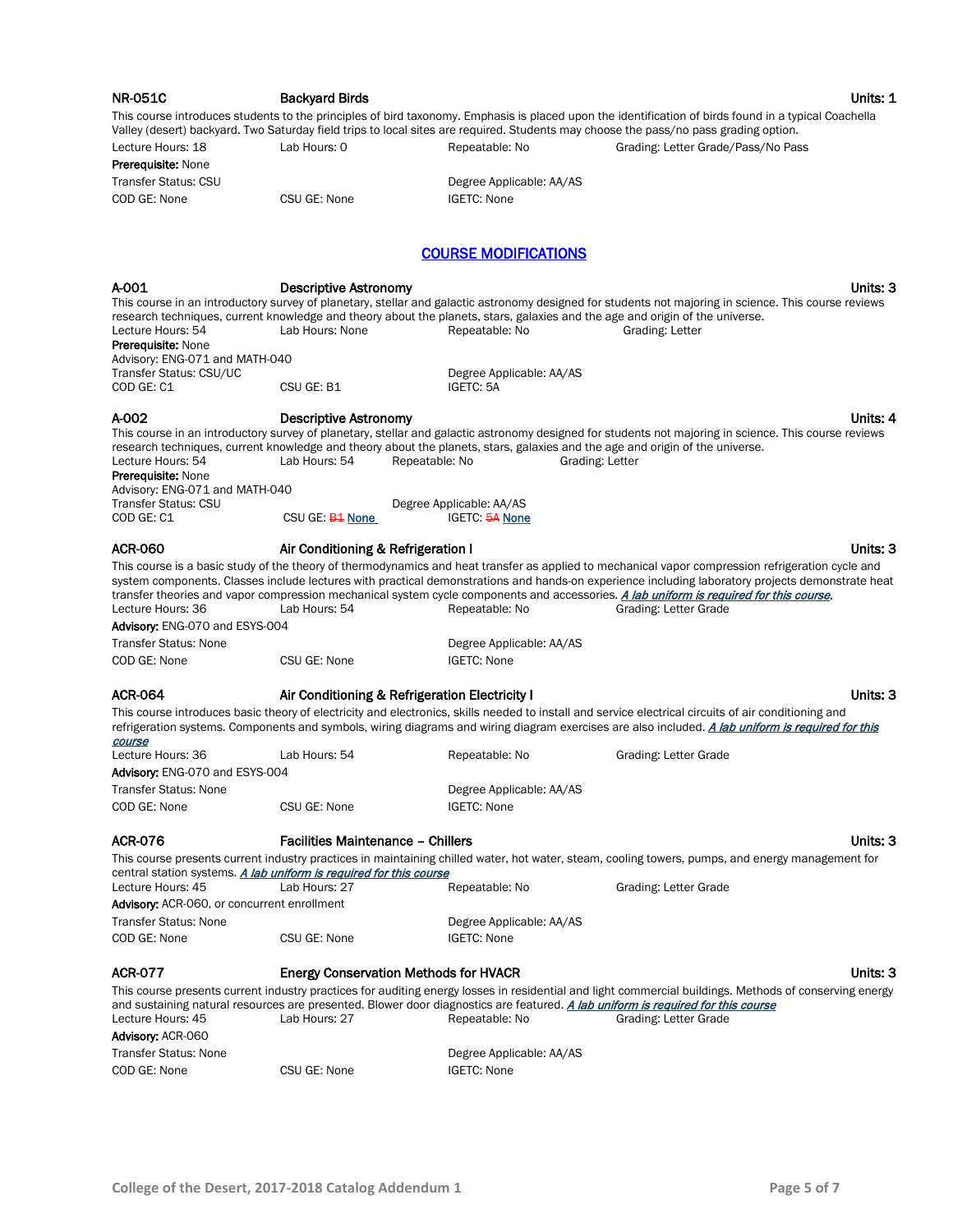| <b>ACR-084</b>                                                 | <b>Boiler &amp; Hydronic Heating</b>                                                  |                                                | Units: 3                                                                                                                                                                                                                                                                                                                                                                                                                                          |
|----------------------------------------------------------------|---------------------------------------------------------------------------------------|------------------------------------------------|---------------------------------------------------------------------------------------------------------------------------------------------------------------------------------------------------------------------------------------------------------------------------------------------------------------------------------------------------------------------------------------------------------------------------------------------------|
| is required for this course                                    |                                                                                       |                                                | This course includes lectures and laboratory projects involving the design, assembly, and operation of hot water boilers, hot water piping distribution<br>(hydronic), and associated controls and control valves. Included in the course content is the proper use of the related tools and safety. A lab uniform                                                                                                                                |
| Lecture Hours: 36                                              | Lab Hours: 54                                                                         | Repeatable: No                                 | Grading: Letter Grade                                                                                                                                                                                                                                                                                                                                                                                                                             |
| Advisory: ESYS-004                                             |                                                                                       |                                                |                                                                                                                                                                                                                                                                                                                                                                                                                                                   |
| <b>Transfer Status: None</b>                                   |                                                                                       | Degree Applicable: AA/AS                       |                                                                                                                                                                                                                                                                                                                                                                                                                                                   |
| COD GE: None                                                   | CSU GE: None                                                                          | <b>IGETC: None</b>                             |                                                                                                                                                                                                                                                                                                                                                                                                                                                   |
| <b>ACR-090</b>                                                 | <b>Building Automation Fundamentals</b>                                               |                                                | Units: 3                                                                                                                                                                                                                                                                                                                                                                                                                                          |
| Lecture Hours: 36                                              | Lab Hours: 54                                                                         | Repeatable: No                                 | Basics of commercial HVAC control theory as it applies to electric, pneumatic, and digital control systems. Principles of chiller plant operation, air<br>distribution, variable air volume (VAV), constant air systems, and multizone systems are discussed. A lab uniform is required for this course<br>Grading: Letter Grade                                                                                                                  |
| Advisory: ENG-070 and ESYS-004<br><b>Transfer Status: None</b> |                                                                                       |                                                |                                                                                                                                                                                                                                                                                                                                                                                                                                                   |
| COD GE: None                                                   | CSU GE: None                                                                          | Degree Applicable: AA/AS<br><b>IGETC: None</b> |                                                                                                                                                                                                                                                                                                                                                                                                                                                   |
| <b>ESYS-002</b>                                                | <b>Electricity &amp; Electrical Theory</b>                                            |                                                | Units: 3                                                                                                                                                                                                                                                                                                                                                                                                                                          |
|                                                                | practices when working with electricity. A lab uniform is required for this course    |                                                | This course provides a solid foundation of the theory behind electricity, electrical circuits, circuit components, electrical test equipment and safe                                                                                                                                                                                                                                                                                             |
| Lecture Hours: 36                                              | Lab Hours: 54                                                                         | Repeatable: No                                 | Grading: Letter Grade                                                                                                                                                                                                                                                                                                                                                                                                                             |
| Advisory: ENG-070 and MATH-060                                 |                                                                                       |                                                |                                                                                                                                                                                                                                                                                                                                                                                                                                                   |
| <b>Transfer Status: None</b>                                   |                                                                                       | Degree Applicable: AA/AS                       |                                                                                                                                                                                                                                                                                                                                                                                                                                                   |
| COD GE: None                                                   | CSU GE: None                                                                          | <b>IGETC: None</b>                             |                                                                                                                                                                                                                                                                                                                                                                                                                                                   |
| <b>ESYS-003</b>                                                | <b>Energy Systems Technology</b>                                                      |                                                | Units: 3                                                                                                                                                                                                                                                                                                                                                                                                                                          |
|                                                                | practicality of each of these technologies. A lab uniform is required for this course |                                                | This course will explore various methods of power generation with an emphasis on renewable energy technologies. Students will take a hands on<br>approach in the examination of the Rankine cycle, steam generation, gas turbine operation, biofuel production, geoexchange systems, solar power<br>production, wind power production and hydro-power production. Students will engage in discussion regarding; cost effectiveness, viability and |
| Lecture Hours: 36                                              | Lab Hours: 54                                                                         | Repeatable: No                                 | Grading: Letter Grade                                                                                                                                                                                                                                                                                                                                                                                                                             |
| Prerequisite: ESYS-004, or concurrent enrollment               |                                                                                       |                                                |                                                                                                                                                                                                                                                                                                                                                                                                                                                   |
| Advisory: ENG-070                                              |                                                                                       |                                                |                                                                                                                                                                                                                                                                                                                                                                                                                                                   |
| <b>Transfer Status: None</b>                                   |                                                                                       | Degree Applicable: AA/AS                       |                                                                                                                                                                                                                                                                                                                                                                                                                                                   |
| COD GE: None                                                   | CSU GE: None                                                                          | <b>IGETC: None</b>                             |                                                                                                                                                                                                                                                                                                                                                                                                                                                   |

## NEW COURSES APPROVED FOR CSU GE & IGETC

|          |                                           | <b>IGETC Area(s)</b> | CSU GE Area(s) |
|----------|-------------------------------------------|----------------------|----------------|
| G-002    | <b>Historical Geology with Laboratory</b> | 5A, 5C               | <b>B1, B3</b>  |
| GS-010   | Introduction to Global Studies            | 4G                   | D7             |
| GS-011   | Global Issues                             | 4G                   | D7             |
| MATH-009 | <b>Business Calculus</b>                  | 2A                   | B4             |
| KINE-011 | Men's Self Defense, Health and Fitness    | --                   |                |